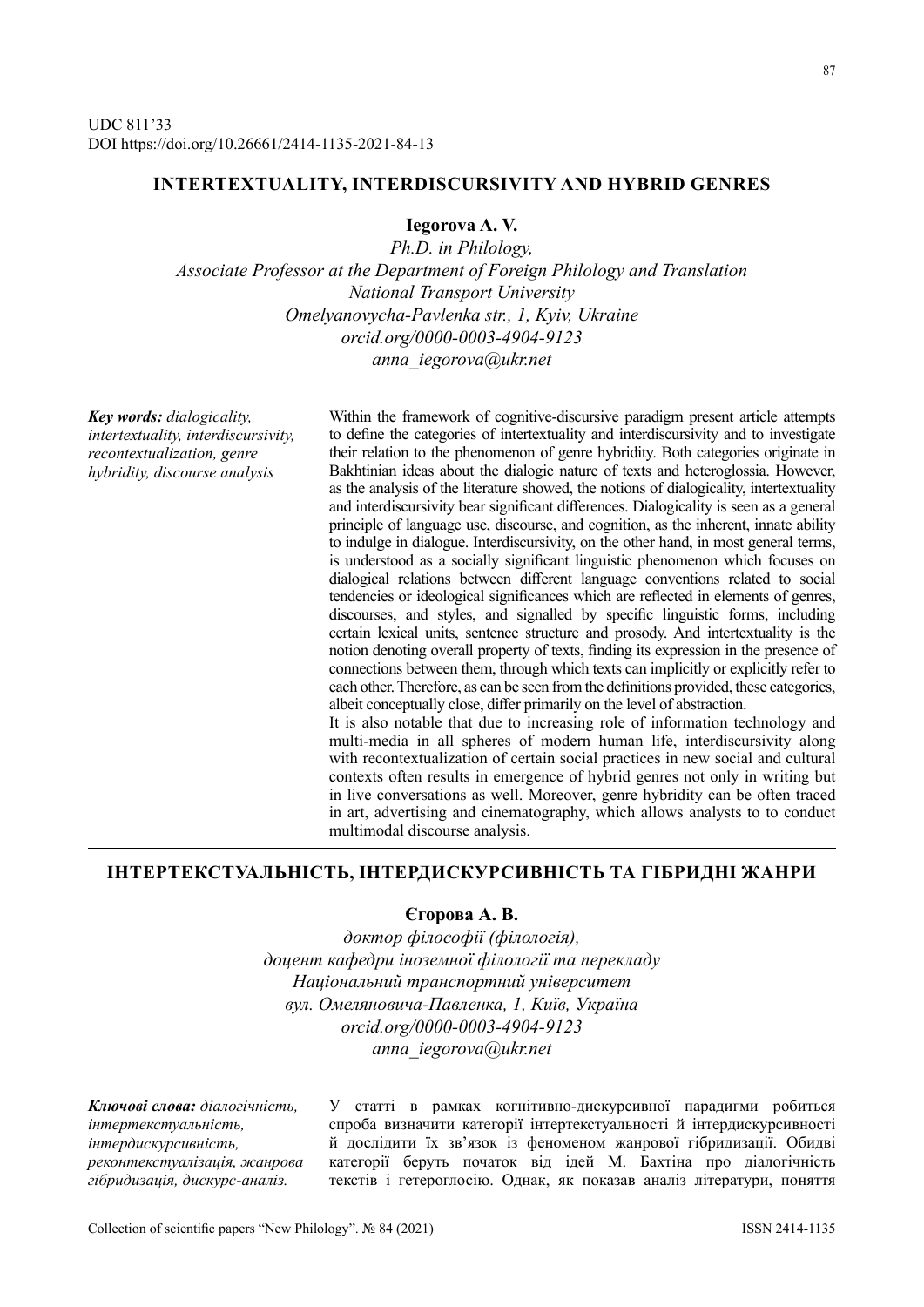«діалогічність», «інтертекстуальність» і «інтердискурсивність» істотно розрізняються. З одного боку, діалогічність розглядається як загальний принцип використання мови, дискурсу й пізнання, як вроджена здатність брати участь в діалозі. З іншого боку, інтердискурсивність у найзагальніших рисах розуміється як соціально значуще мовне явище, що фокусується на діалогічних відносинах між різними лінгвістичними нормами, які пов'язані з певними соціальними тенденціями або ідеологією, відбиваються в елементах жанрів, дискурсів і стилів і виражаються зо допомогою певних мовних форм, включаючи лексичні одиниці, синтаксичну структуру речень і просодію. А інтертекстуальність – це поняття, яке означає загальну властивість текстів, що знаходить своє вираження в наявності між ними певних зв'язків, за допомогою яких тексти можуть імпліцитно або експліцитно посилатися один на одного. Таким чином, як видно з наведених визначень, ці категорії хоча й близькі в концептуальному плані, розрізняються насамперед на рівні абстракції. Також примітно, що через зростаючу роль інформаційних технологій і мультимедіа в усіх сферах сучасного людського життя інтердискурсивність і реконтекстуалізація певних соціальних практик у нових соціальних і культурних контекстах часто приводить до виникнення гібридних жанрів не тільки в писемному мовленні, а й у живому спілкуванні. Мало того, жанрова гібридизація часто простежується також у мистецтві, рекламі й кінематографі, що дозволяє аналітикам проводити мультимодальний аналіз дискурсу.

**Problem statement.** In contemporary linguistics the text is no longer seen as the highest level of communication hierarchy, as there is metatextual level of discourse. Therefore, the usual text categories are reinterpreted in the light of cognitivediscursive paradigm. The study of intertextuality and interdiscursivity, therefore, is of great theoretical and practical value, and thus, may contribute to our understanding of the subtle mechanisms underlying verbal communication. Moreover, the notions of intertextuality and interdiscursivity are closely connected with the phenomenon of genre hybridity, and virtually are key phenomena to conduct multimodal discourse analysis.

#### **The purpose of this article** is twofold:

1) to perform literature review and set apart the notions of dialogicality, intertextuality and interdiscursivity;

2) to characterize the phenomenon of genre hybridity, as a result of recontextualization and genre chains mediation.

**Presentation of the material.** Both terms originate from the Bakhtinian ideas of dialogic heteroglossia, where all texts are understood as being dialogic, and therefore should be interpreted against the background of and with regard to other thematically related or co-related texts. The dialogic nature of texts lies within the phenomenon of heteroglossia, the co-existence of the texts' own voice and the voices of others [1, p. 291]. These "other voices" are explicit or implicit elements from other sources, including discourses, genres, and styles from other language conventions through which interdiscursivity can be formed.

The Bakhtinian notion of heteroglossia is closely related to interdiscursivity and sometimes the two terms are used interchangeably in literature on discourse analysis. However, they should be differentiated. Dialogicality is a much more general property or principle of language use, discourse, and cognition, taken as the ability to indulge in dialogue. It is an inherent, innate ability and the need for us as social creatures to enter into dialogue. As Langacker puts it, "conversation is <…> canonical, providing a basic model that other uses of language mimic and adapt as needed. <…> our verbal thought takes the form of imagined dialog, if only with ourselves. A spoken monolog, as in giving a speech or telling a story, can be thought of as the limiting case of dialog <…> and when we write, we usually write with the reader in mind, imagining the reader's reaction" [2, p. 459].

Interdiscursivity, on the other hand, is a relatively specific socially significant linguistic phenomenon which focuses on the dialogical relations between different language conventions related to social tendencies or ideological significances. Thus, the concept of interdiscursivity inevitably goes back to Bakhtinian ideas about dialogized heteroglossia.

Having paraphrased the terms of dialogicality and heteroglossia in correlation with text, textuality, and their relation to society, J. Kristeva introduced the term "intertextuality" to describe the overall property of texts, that finds its expression in the presence of connections between them, through which texts can implicitly or explicitly refer to each other. Moreover, for Kristeva intertextuality implies "the insertion of history (society) into a text and of this text into history" [3, p. 39]. Intertextuality reflects the "unpacking" of the textual whole through a special strategy of interrelating one text with other textual or meaningful systems and their dialogic interaction in terms of both content and expression. That is, intertextuality should be understood as dialogical relations of the texts.

G. Genette in his work "Palimpsests: Literature in the Second Degree" proposed a more inclusive term than intertextuality – "transtextuality" of which he listed five subtypes [4]:

– intertextuality – quotation, plagiarism, allusion;

– paratextuality – relation between a text and its "paratext" (text surrounding the main body of text, including titles, headings, prefaces, epigraphs, footnotes, etc.);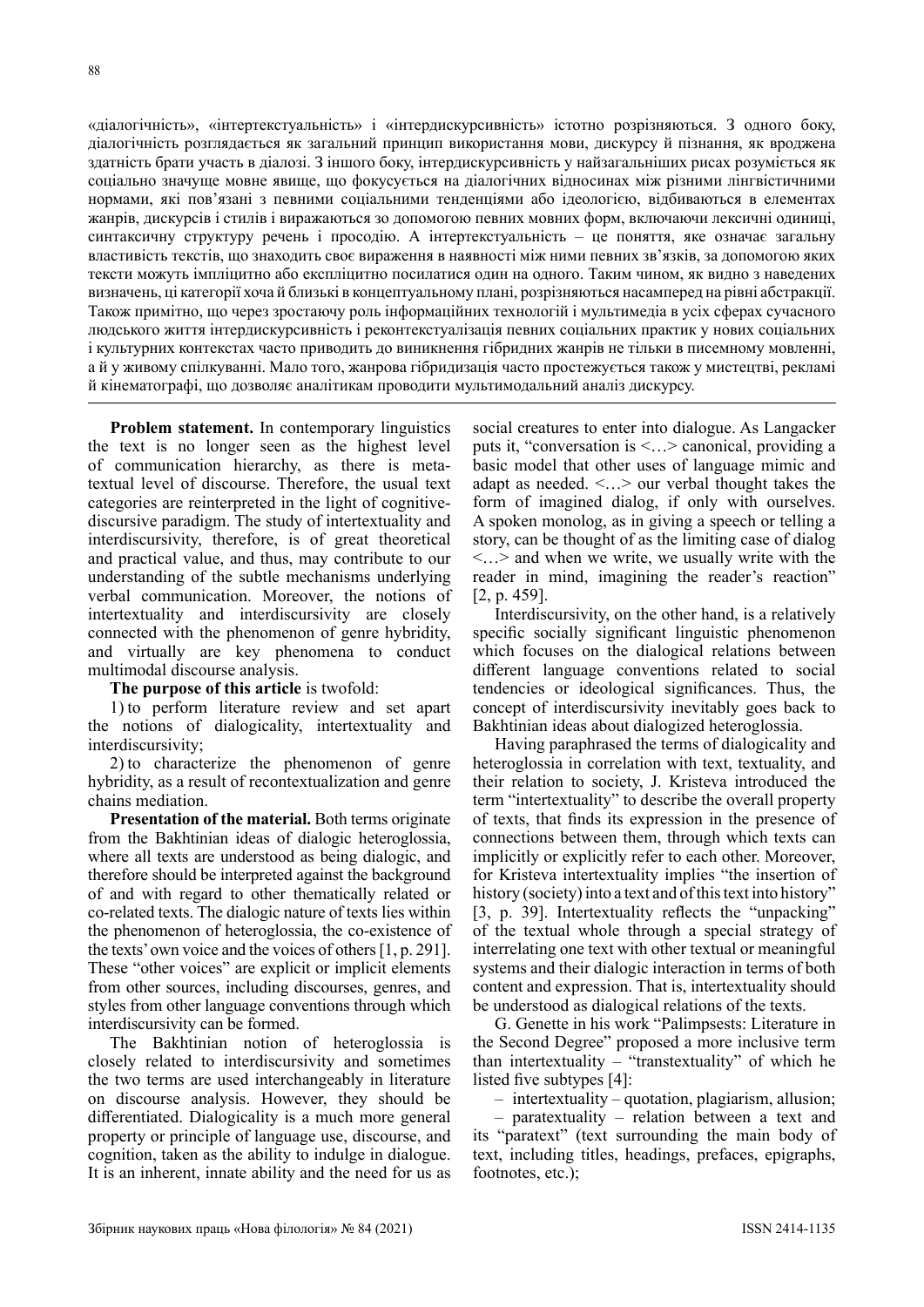– metatextuality – explicit or implicit critical commentary on another text;

– hypertextuality – relation between a text and a preceding "hypotext", a text or genre on which it is based but which it transforms, modifies, elaborates or extends (for example parody, spoof, translation);

– architextuality – designation of a text as a part of a genre(s).

While the first three types in Genette's classification exhibit the overt cases of texts' relations, the last two – are about more covert relations, those of structural and general semantic level, as well as generic relations. Generally, intertextuality refers to the phenomenon that other texts are overtly drawn upon within a text, which is typically expressed through explicit superficial textual features such as quotations and citations [5, p. 97]. It is basically seen as "the property texts have of being full of snatches of other texts, which may be explicitly demarcated or merged in, and which the text may assimilate, contradict, ironically echo, and so forth" [6, p. 84]. The equivalents for the notions of intertextuality and interdiscursivity in works of N. Fairclough are "manifest" and "constitutive" intertextuality respectively. Manifest intertextuality refers to the explicit presence in another through the techniques of discourse representation, presupposition, negation, metadiscourse and irony [6, p. 85]. Constitutive intertextuality refers to the mixing configuration of discourse conventions such as genres, activity types, and styles associated with different types of discourse [6, p. 104]. In order to emphasize that the focus is on discourse conventions rather than other texts as constitutive, Fairclough introduces them under the term of "interdiscursivity" to replace "constitutive intertextuality", thereby, foregrounding various elements of "orders of discourse", such as genres, discourses, and styles.

In general terms Critical Discourse Analysis has brought the dynamics of communication back into the studies of interdiscursivity through analyzing relevant discoursive practices. This approach gave the possibility to apply both linguistic analysis and social research for scrutinizing social and critical significance of interdiscursivity. According to Fairclough [6; 7; 8], interdiscursivity is more than a stylistic phenomenon, because it has important implications for social practice. His research combines the constitutive view of discourse illustrated by Foucault, and the dynamic view of discursive practice along with its relationship to social practice. Thus, the constantly changing interdiscursive relations in texts become central to understanding of the process of social change. The scholar holds that the interdiscursive relations in texts can reflect three interrelated tendencies of contemporary public discourse: "democratization", "commodification" or "marketization", and "technologization" of discourse [6, p. 200–224]. All these changes in language use are part of broader processes of social changes affecting the development of postmodern society. These ideas originate in the works of Pêcheux, who explained interdiscourse as a "complex of ideological formations" closely connected with the notion of preconstruct – an array of previous discourses, which make up a scheme for a new discourse [9, p. 111–113].

According to Bhatia, who explores the cases of interdiscursivity in different kinds of institutional discourses [10; 11; 12; 13], the phenomenon of mixing "private intentions" with "socially recognized communicative purposes" is characteristic of and widely used in a number of professional domains, resulting in mixing of genres. The researcher explains that "this dynamic complexity of professional communication is the result of several factors, including the ever-increasing use of multi-media, explosion of information technology, multi-disciplinary contexts of the world of work, increasingly competitive professional (academic as well as business) environment <…>" [11, p. 1]. Bhatia sees interdiscursivity as a function of "appropriation of generic resources" across three kinds of contextual and other text-external resources: genres, professional practices, and professional cultures [13, p. 24]. The functioning of interdiscursivity as a special kind of linguistic phenomenon is closely related to cognitive, social, cultural and institutional factors of language use. Thus, an interdiscursive text, "is not individual and idiosyncratic but part of a shared cultural world" [5, p. 105].

One of the most important categories introduced by Critical Discourse Analysis, which is closely related to interdiscursivity is recontextualization. Recontextualization is understood as placement of one social practice within the boundaries of another with acquisition and transformation of its elements, a process which is referred to by Fairclough [6] and Chouliaraki and Fairclough [14] as "colonization and appropriation". Linell describes the process as "the extrication of some part or aspect from a text or discourse, or from a genre of texts or discourses, and the fitting of this part or aspect into another context" [15, p. 145]. The relationships and differences between such contexts (spatial and temporal) are reflected in specific nature of transformations of texts, discourses and genres [16, p. 22].

Recontextualization takes place through the mediation of genre chain, which operates as a regulatory tool for the selection of one discourse and the exclusion of the other. For instance, a narrative of personal experience, which has some specific characteristics, is "filtered" when moving to a different genre, for example to police interrogation in pre-trial investigation or testimony of a witness in